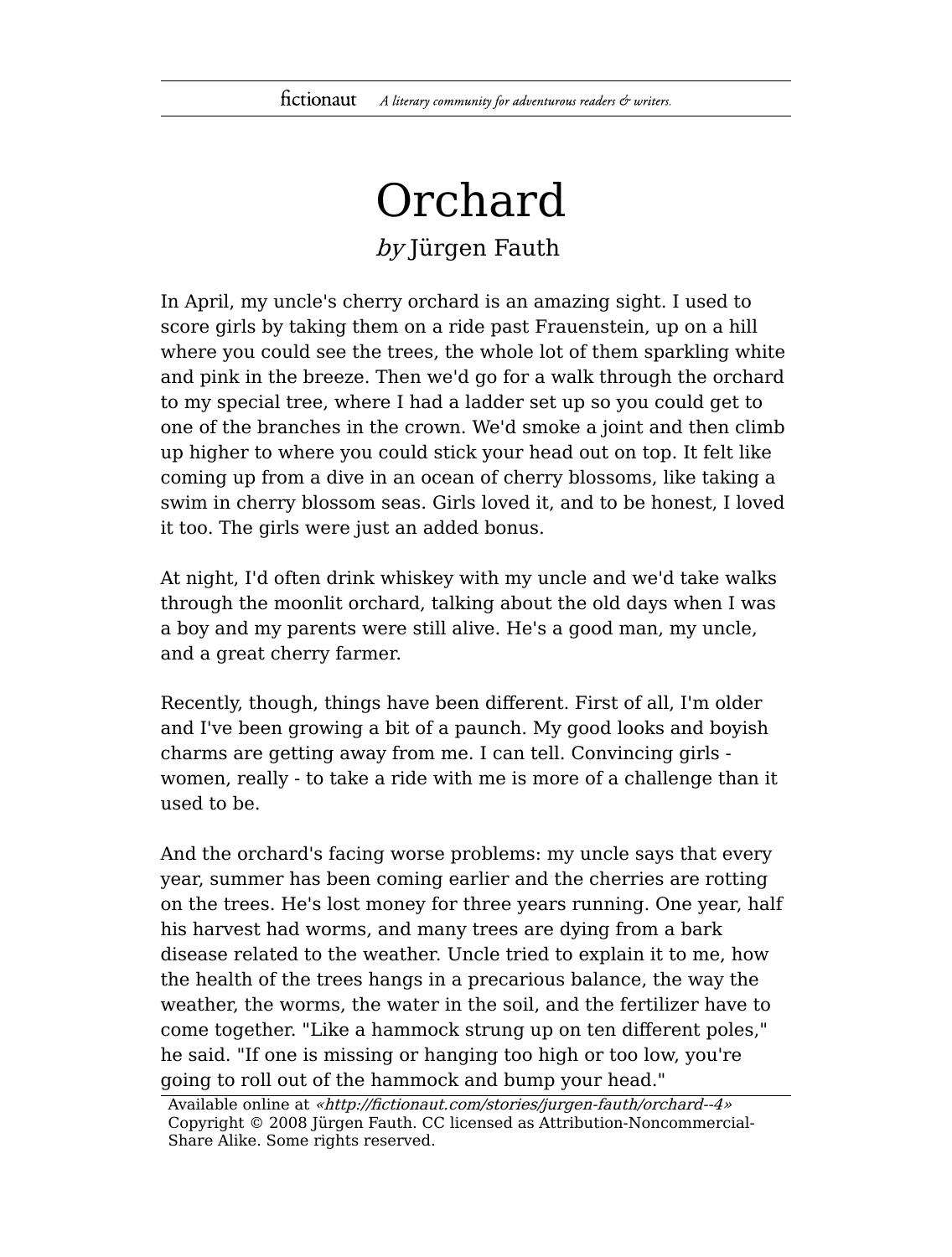A cherry orchard with dead trees is a sorry sight. Cherries with worms in them are an awful thing. It can scar you for life, biting into a worm, spitting it out and then checking the remaining half of the cherry to find a wiggling mealy-white maggot. This happened to a redhead I picked up in a Frankfurt biergarten last summer, and I doubt she'll ever eat another cherry again in her life. She gagged for several minutes, didn't want to come for dinner afterwards, and hasn't called me since. Uncle definitely had to do something about his orchard, or pack it in for good.

He really didn't have much of a choice, then, when the man from Monsanto came with his suitcase full of studies and sample seeds, and made his proposition. Genetically modified cherry fertilizer had been used to great success in Japan, home of the most amazing cherry blossoms in the world, and even Washington, D.C. was considering Monsanto products for its famous trees at the Jefferson Memorial. The first year was free, the case studies were more than promising, the research nothing short of amazing. Uncle signed, and soon began to spread the fertilizer that subtly altered the DNA of his trees and made them resistant to worms, bark rot, and the onslaught of the seasons.

I could never get a satisfying answer out of him about the side effects, whether or not the man from Monsanto had told him about that. I first noticed it in early April, when I took a girl named Sue I picked up at an orphanage in Wuppertal to the orchard. We were sitting on the top branch of my special tree, high as kites, sticking our heads through the canopy of blossoms, when Sue asked me why all the tiny leaves had tiny corporate logos on them. We'd smoked some powerful Amsterdam weed, and so I giggled for a bit before I realized she was serious and investigated a blossom myself. She was right: every little petal showed a company logo: the Nike swoosh, the Yahoo "y" with exclamation point, a tiny Coca-Cola mark, the McDonald's golden arches, and so forth. Sue and I laughed and